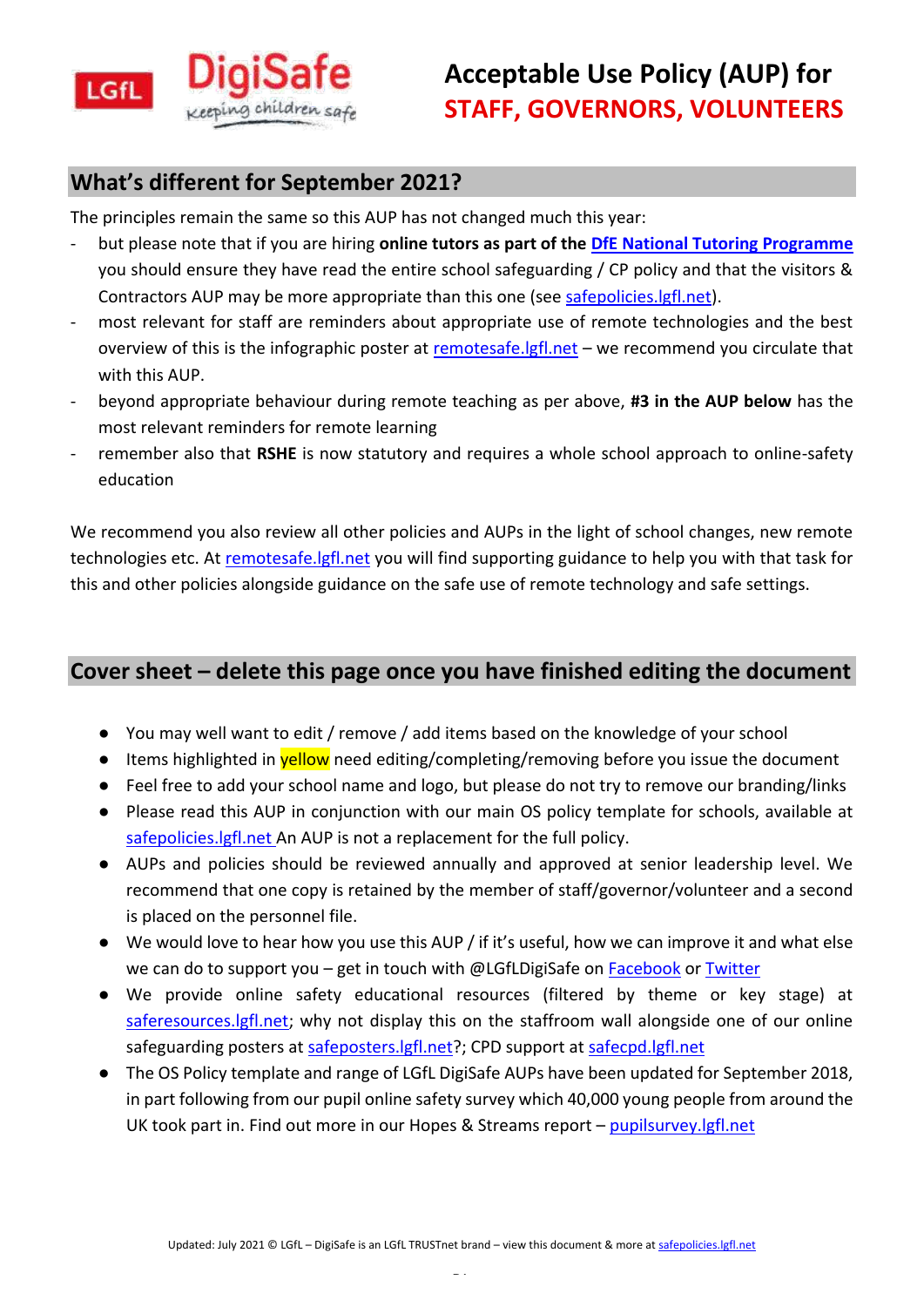

#### **What is an AUP?**

We ask all children, young people and adults involved in the life of  $\int$  insert school name here  $\int$  to sign an Acceptable Use\* Policy (AUP), which outlines how we expect them to behave when they are online, and/or using school networks, connections, internet connectivity and devices, cloud platforms and social media (both when on school site and outside of school).

This AUP is reviewed annually, and I will be asked to sign it upon entry to the school and every time changes are made. [ edit timescales as appropriate ]

[ \* An AUP is as much about behaviours as 'use' of a particular device or technology, so you may wish to rename this document, but we have kept the recognised term 'AUP' as the name of this document. ]

### **Why do we need an AUP?**

All staff (including support staff), governors and volunteers have particular legal / professional obligations and it is imperative that all parties understand that online safety is part of safeguarding as well as part of the curriculum, and it is everybody's responsibility to uphold the school's approaches, strategy and policy as detailed in the full Online Safety Policy. *[insert link]* 

#### **Where can I find out more?**

All staff, governors and volunteers should read *[insert school name here]*'s full Online Safety Policy  $\sqrt{ }$  insert link here – there is a template at safepolicies. Igfl.net  $\sqrt{ }$  for more detail on our approach to online safety and links to other relevant policies (e.g. Safeguarding Policy, Behaviour Policy, etc). [ Edit this paragraph if your setting uses volunteers who would not be required to read the full policy ]

If you have any questions about this AUP or our approach to online safety, please speak to  $\sqrt{\frac{m}{n}}$ staff name / contact details ].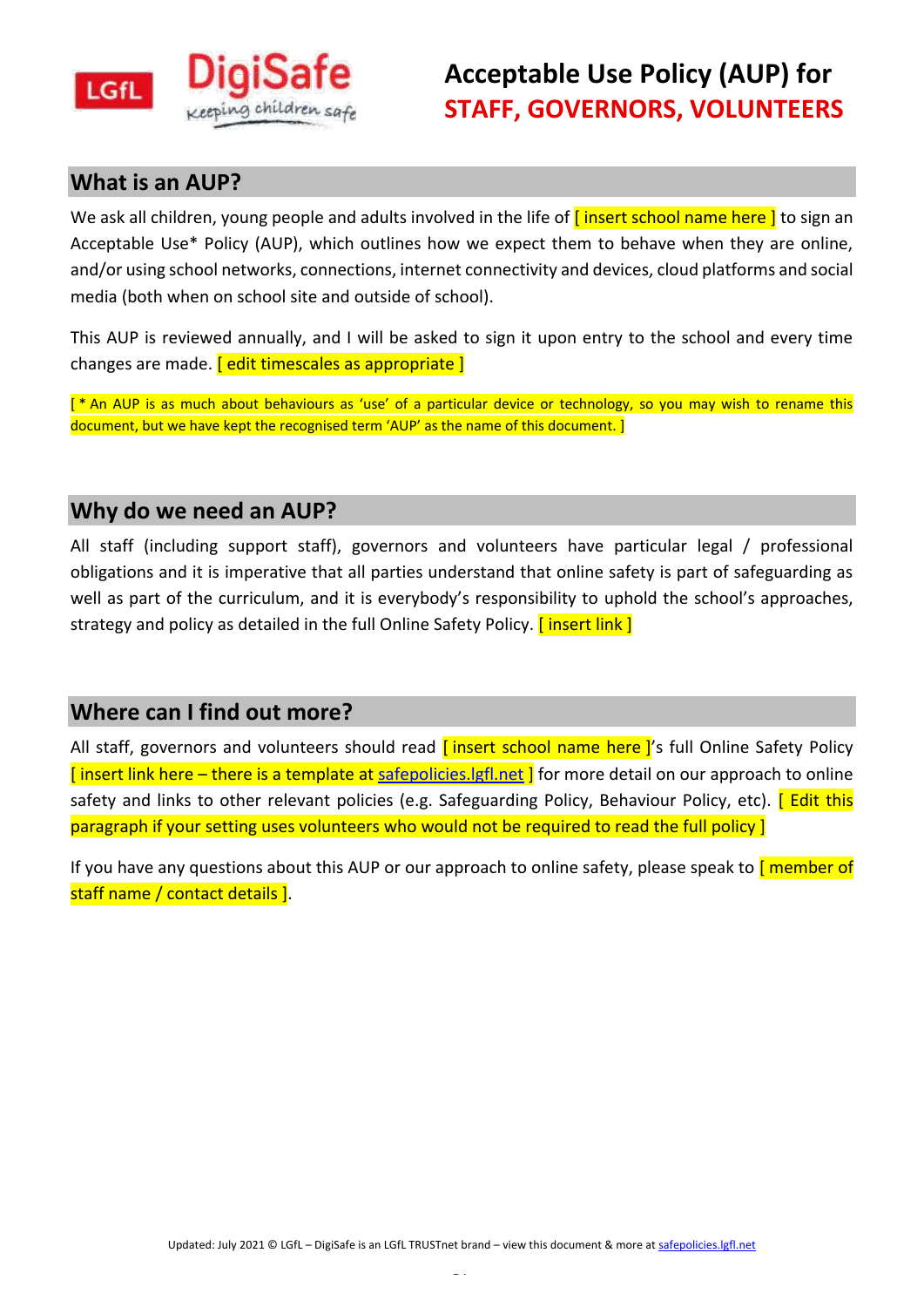

# **Acceptable Use Policy (AUP) for STAFF, GOVERNORS, VOLUNTEERS**

### **What am I agreeing to?**

- [ remove the bracket at the start of point 1 if you also want volunteers to read the full policy; a template is available at [safepolicies.lgfl.net;](https://safepolicies.lgfl.net/) if you do not require volunteers, e.g. those who are never unaccompanied, to read it all, you may wish to insert more sections into this document ]
- 1. (This point for staff and governors): I have read and understood *[insert school name ]'s full Online* Safety policy **[insert link]** and agree to uphold the spirit and letter of the approaches outlined there, both for my behaviour as an adult and enforcing the rules for pupils/students. I will report any breaches or suspicions (by adults or children) in line with the policy without delay.
- 2. I understand it is my duty to support a whole-school safeguarding approach and will report any behaviour which I believe may be inappropriate or concerning in any way to the Designated Safeguarding Lead (if by a child) or Headteacher/Principal (if by an adult). *[insert name/s here]*
- **3. During remote learning:**

[ you may wish to share the infographic from [remotesafe.lgfl.net](https://national.lgfl.net/digisafe/safe-remote-learning) for this section ]

- o **I will not behave any differently** towards students compared to when I am in school. I will never attempt to arrange any meeting, including tutoring session, without the full prior knowledge and approval of the school, and will never do so directly with a pupil. The same applies to any private/direct communication with a pupil.
- o **I will not attempt to use a personal system or personal login for remote teaching** or set up any system on behalf of the school without SLT approval.
- o **I will not take secret recordings or screenshots** of myself or pupils during live lessons.
- o **I will conduct any video lessons in a professional environment** as if I am in school. This means I will be correctly dressed and not in a bedroom / impossible to tell that it is a bedroom if this is unavoidable (e.g. even if the camera slips). The camera view will not include any personal information or inappropriate objects and where possible to blur or change the background, I will do so.
- o **I will complete the issue log for live lessons** if anything inappropriate happens or anything which could be construed in this way. This is for my protection as well as that of students
- 4. I understand that in past and potential future remote learning and lockdowns, there is a greater risk for grooming and exploitation as children spend more time at home and on devices; I must play a role in supporting educational and safeguarding messages to help with this.
- 5. I understand the responsibilities listed for my role in the school's Online Safety policy. This includes promoting online safety as part of a whole school approach in line with the **RSHE curriculum,** as well as safeguarding considerations when supporting pupils remotely.
- 6. I understand that school systems and users are protected by security, monitoring and filtering services, and that my use of school devices, systems and logins on my own devices and at home (regardless of time, location or connection), including encrypted content, can be monitored/captured/viewed by the relevant authorised staff members.
- 7. I understand that I am a role model and will promote positive online safety and model safe, responsible and positive behaviours in my own use of technology, including social media, e.g. by:
	- not sharing other's images or details without permission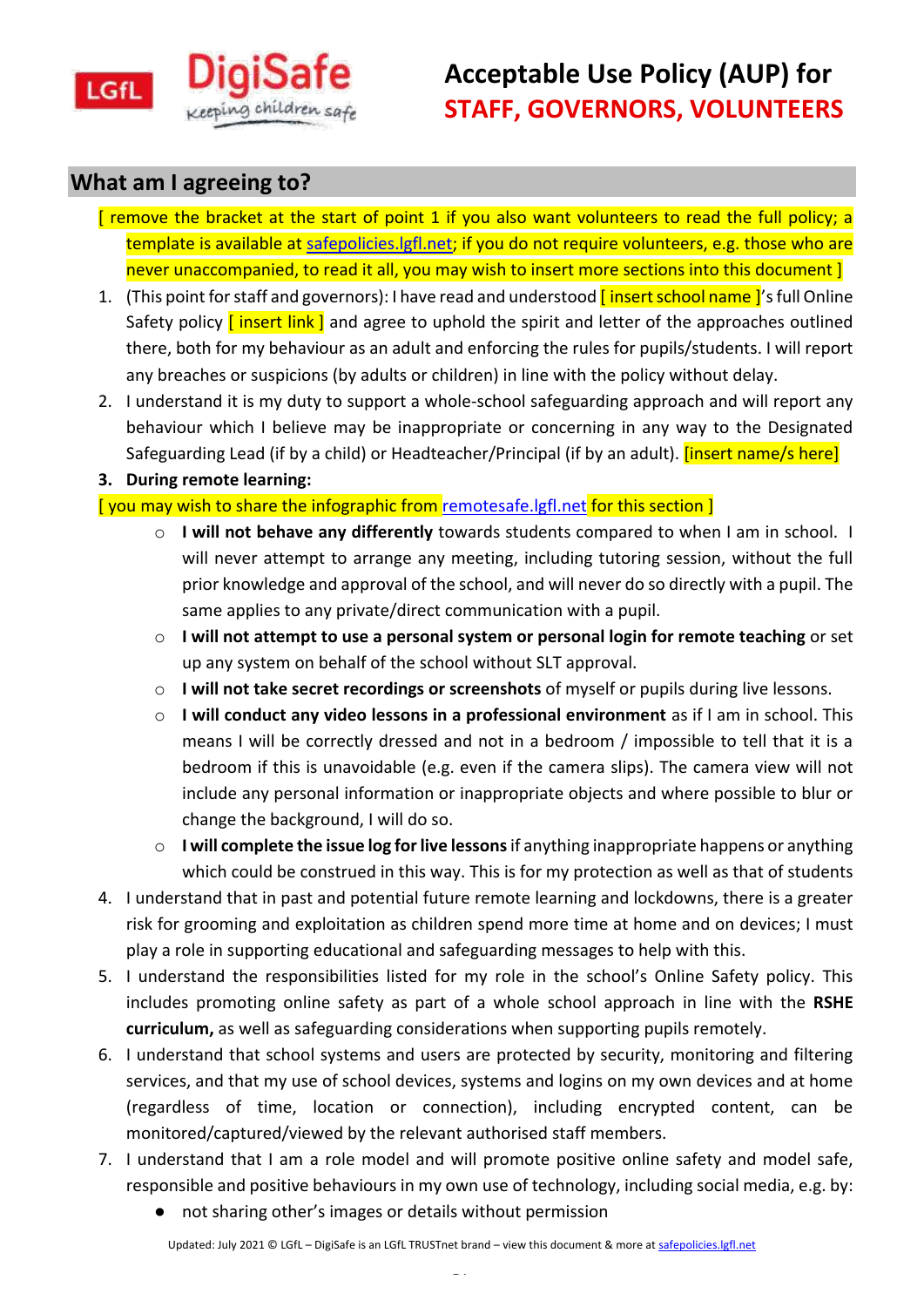

# **Acceptable Use Policy (AUP) for STAFF, GOVERNORS, VOLUNTEERS**

- refraining from posting negative, threatening or violent comments about others, regardless of whether they are members of the school community or not.
- 8. I will not contact or attempt to contact any pupil or to access their contact details (including their usernames/handles on different platforms) in any way other than school-approved and schoolmonitored ways, which are detailed in the school's Online Safety Policy. *[insert link; the LGfL* DigiSafe template at safepolicies. Igfl.net includes a draft text for this ] I will report any breach of this by others or attempts by pupils to do the same to the headteacher.
- 9. Details on social media behaviour, the general capture of digital images/video and on my use of personal devices is stated in the full Online Safety policy. [adapt this point in line with your policy; more info on p.38 of our template ] If I am not sure if I am allowed to do something in or related to school, I will not do it and seek guidance from the DSL.
- 10. I understand the importance of upholding my online reputation, my professional reputation and that of the school), and I will do nothing to impair either. More guidance on this point can be found in this [Online Reputation](http://onlinerep.lgfl.net/) guidance for schools and in *[insert school name]* social media policy/guidance. **[ insert link to relevant section of full OS policy or social media policy, if** separate 1
- 11. I agree to adhere to all provisions of the school Data Protection Policy *[insert link]* at all times, whether or not I am on site or using a school device, platform or network, and will ensure I do not access, attempt to access, store or share any data which I do not have express permission for. I will protect my passwords/logins and other access, never share credentials and immediately change passwords and notify [ insert name/s ] if I suspect a breach. I will only use complex passwords and not use the same password as for other systems.
- 12. I will not store school-related data on personal devices, storage or cloud platforms. USB keys, if allowed, will be encrypted, and I will only use safe and appropriately licensed software, respecting licensing, intellectual property and copyright rules at all times. **[edit as appropriate /** insert names of approved platforms – see more on ]
- 13. I will never use school devices and networks/internet/platforms/other technologies to access material that is illegal or in any way inappropriate for an education setting. I will not attempt to bypass security or monitoring and will look after devices loaned to me.
- 14. I will not support or promote extremist organisations, messages or individuals, nor give them a voice or opportunity to visit the school. I will not browse, download or send material that is considered offensive or of an extremist nature.
- 15. I understand and support the commitments made by pupils/students, parents and fellow staff, governors and volunteers in their Acceptable Use Policies **[insert links ]** and will report any infringements in line with school procedures.
- 16. I will follow the guidance in the safeguarding and online-safety policies for reporting incidents: I understand the principle of 'safeguarding as a jigsaw' where my concern might complete the picture. I have read the sections on handing incidents and concerns about a child in general, sharing nudes and semi-nudes, upskirting, bullying, sexual violence and harassment, misuse of technology and social media.